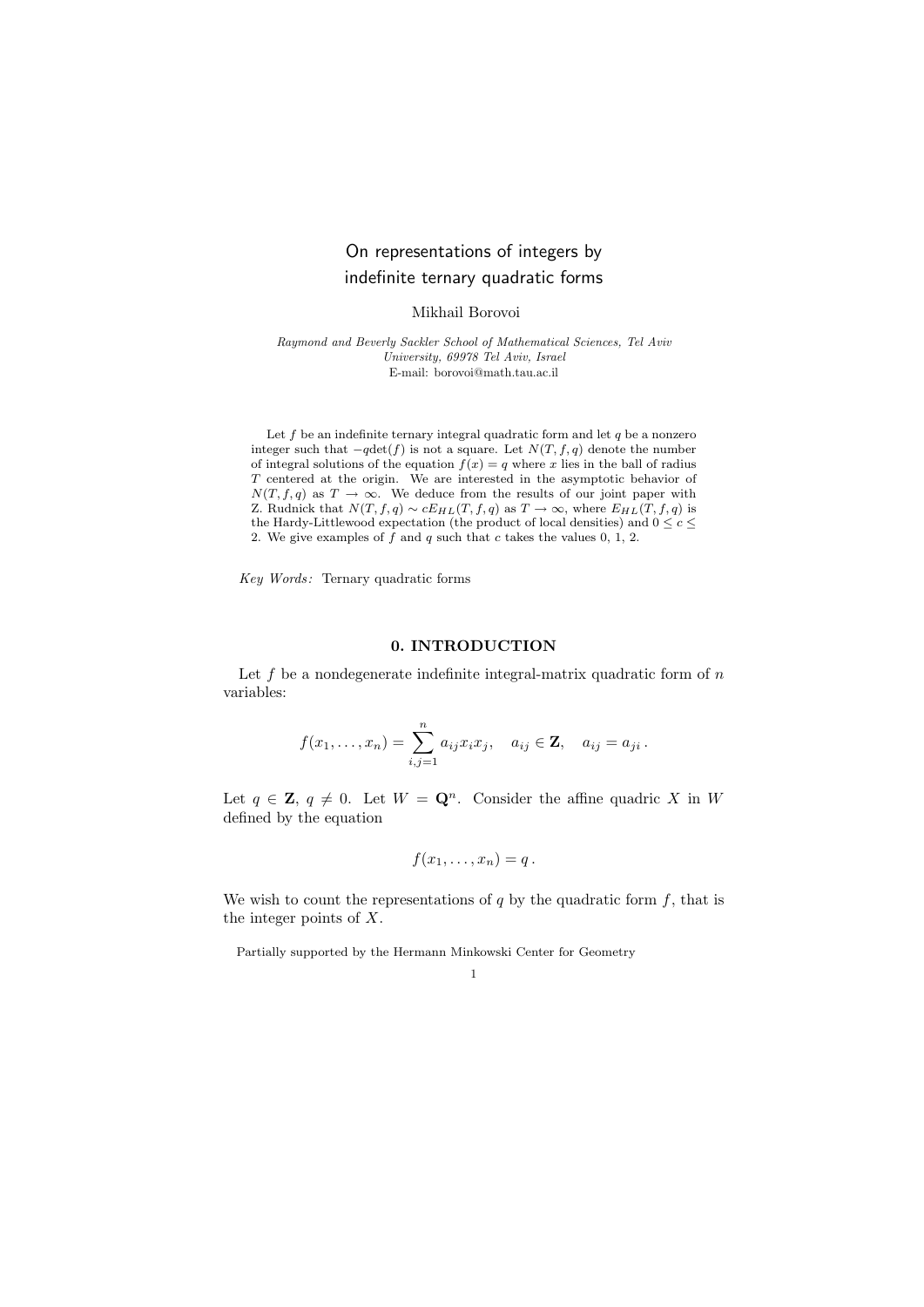### 2 MIKHAIL BOROVOI

Since f is indefinite, the set  $X(\mathbf{Z})$  can be infinite. We fix a Euclidean norm  $|\cdot|$  on  $\mathbb{R}^n$ . Consider the counting function

$$
N(T, X) = \# \{ x \in X(\mathbf{Z}) : |x| \le T \}
$$

where  $T \in \mathbf{R}, T > 0$ . We are interested in the asymptotic behavior of  $N(T, X)$  as  $T \to \infty$ .

When  $n \geq 4$ , the counting function  $N(T, X)$  can be approximated by the product of local densities. For a prime  $p$  set

$$
\mu_p(X) = \lim_{k \to \infty} \frac{\#X(\mathbf{Z}/p^k \mathbf{Z})}{(p^k)^{n-1}}.
$$

For almost all  $p$  it suffices to take  $k = 1$ :

$$
\mu_p(X) = \frac{\#X(\mathbf{F}_p)}{p^{n-1}}
$$

.

Set  $\mathfrak{S}(X) = \prod_p \mu_p(X)$ ; this product converges absolutely (for  $n \geq 4$ ); it is called the singular series. Set

$$
\mu_{\infty}(T, X) = \lim_{\varepsilon \to 0} \frac{\text{Vol}\{x \in \mathbf{R}^n : |x| \le T, \ |f(x) - q| < \varepsilon/2\}}{\varepsilon} ;
$$

it is called the singular integral. For  $n \geq 4$  the following asymptotic formula holds:

$$
N(T, X) \sim \mathfrak{S}(X)\mu_{\infty}(T, X)
$$
 as  $T \to \infty$ .

This follows from results of [2], 6.4 (which are based on analytical results of [6], [7], [8]). For certain non-Euclidean norms the similar result was earlier proved by the Hardy-Littlewood circle method, cf. [5] in the case  $n \geq 5$ and [9] in the more difficult case  $n = 4$ .

We are interested here in the case  $n = 3$ , a ternary quadratic form. This case is beyond the range of the Hardy-Littlewood circle method. Set  $D = det(a_{ij})$ . We assume that  $-qD$  is not a square. Then the product  $\mathfrak{S}(X) = \prod \mu_p(X)$  conditionally converges (see Sect. 1 below), but in general  $N(T, X)$  is not asymptotically  $\mathfrak{S}(X)\mu_{\infty}(T, X)$ . From results of [2] it follows that

$$
N(T, X) \sim c_X \mathfrak{S}(X) \mu_\infty(T, X)
$$
 as  $T \to \infty$ 

with  $0 \leq c_X \leq 2$ , see details in Subsection 1.5 below. We wish to know what values can  $c_X$  take.

A case when  $c_X = 0$  was already known to Siegel, see also [2], 6.4.1. Consider the quadratic form

$$
f_1(x_1, x_2, x_3) = -9x_1^2 + 2x_1x_2 + 7x_2^2 + 2x_3^2,
$$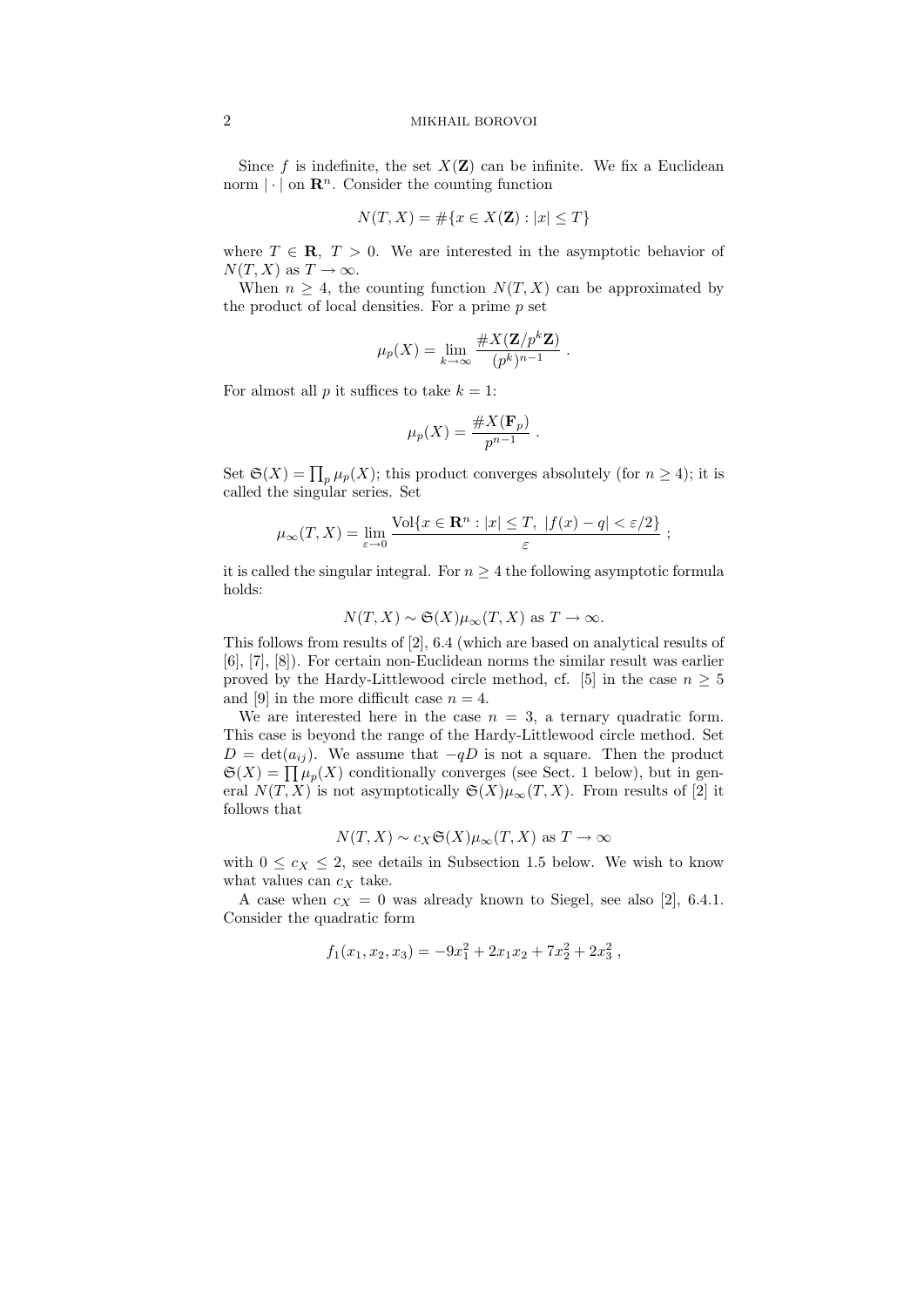and take  $q = 1$ . Let X be defined by  $f_1(x) = q$ . Then  $f_1$  does not represent 1 over **Z**, so  $N(T, X) = 0$  for all T. On the other hand,  $f_1$  represents 1 over **R** and over  $\mathbf{Z}_p$  for all p, and  $\mathfrak{S}(X)\mu_\infty(T,X) \to \infty$  as  $T \to \infty$ . Thus  $c_X = 0$  (see details in Sect. 2).

We show that  $c_X$  can take the value 2. Recall that two integral quadratic forms  $f, f'$  are in the same genus, if they are equivalent over **R** and over  $\mathbf{Z}_p$  for every prime p, cf. e.g. [3].

THEOREM 0.1. Let  $f$  be an indefinite integral-matrix ternary quadratic form,  $q \in \mathbf{Z}$ ,  $q \neq 0$ , and let X be the affine quadric defined by the equation  $f(x) = q$ . Assume that f represents q over **Z** and that there exists a quadratic form  $f'$  in the genus of  $f$ , such that  $f'$  does not represent  $q$  over **Z**. Then  $c_X = 2$ :

$$
N(T, X) \sim 2\mathfrak{S}(X)\mu_{\infty}(T, X)
$$
 as  $T \to \infty$ .

Theorem 0.1 will be proved in Sect. 3.

Example 0.1.1. Let  $f_2(x_1, x_2, x_3) = -x_1^2 + 64x_2^2 + 2x_3^2$ ,  $q = 1$ . Then  $f_2$ represents  $1(f_2(1, 0, 1) = 1)$  and the quadratic form  $f_1$  considered above is in the genus of  $f_2$  (cf. [4], 15.6). The form  $f_1$  does not represent 1. Take  $|x| = (x_1^2 + 64x_2^2 + 2x_3^2)^{1/2}$ . By Theorem 0.1  $c_X = 2$  for the variety  $X$ :  $f_2(x) = 1$ . Analytic and numeric calculations give  $2\mathfrak{S}(X)\mu_\infty(T, X) \sim$ 0.794T. On the other hand, numeric calculations give for  $T = 10,000$  the value  $N(T, X)/T = 0.8024$ .

We also show that  $c_X$  can take the value 1.

THEOREM 0.2. Let  $f$  be an indefinite integral-matrix ternary quadratic form,  $q \in \mathbf{Z}$ ,  $q \neq 0$ , and let X be the affine quadric defined by the equation  $f(x) = q$ . Assume that  $X(\mathbf{R})$  is two-sheeted (has two connected components). Then  $c_X = 1$ :

$$
N(T, X) \sim \mathfrak{S}(X)\mu_{\infty}(T, X)
$$
 as  $T \to \infty$ .

Theorem 0.2 will be proved in Sect. 4.

Example 0.2.1. Let  $f_2$  and |x| be as in Example 0.1.1,  $q = -1, X$ :  $f_2(x) = q$ . Then  $X(\mathbf{R})$  has two connected components, and by Theorem 0.2  $c_X = 1$ . Analytic and numeric calculations give  $\mathfrak{S}(X)\mu_{\infty}(T, X) \sim 0.7065T$ . On the other hand, numeric calculations give for  $T = 10,000$  the value  $N(T, X)/T = 0.7048.$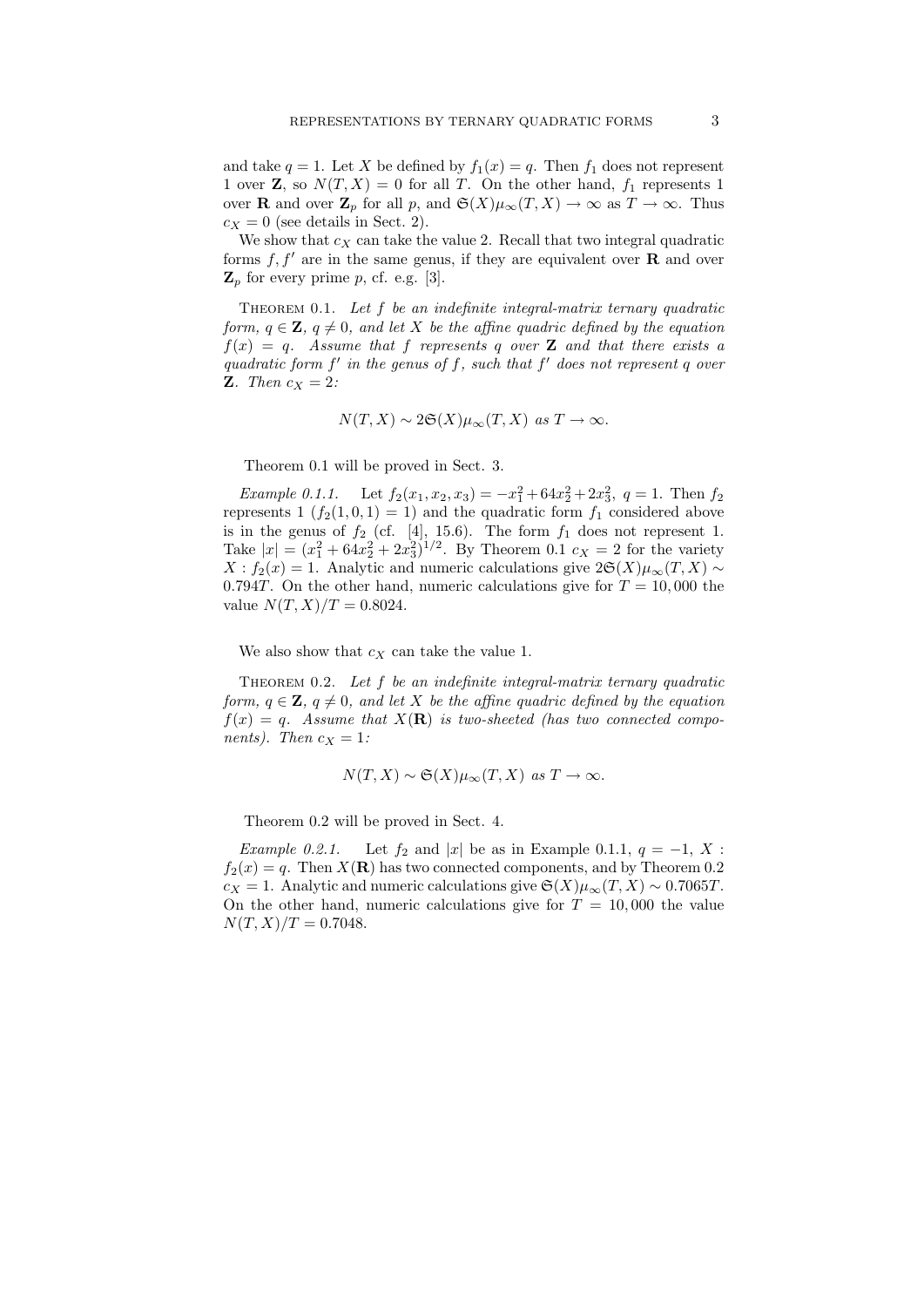#### 4 MIKHAIL BOROVOI

Question 0.3. Can  $c<sub>X</sub>$  take values other than 0, 1, 2?

The plan of the paper is the following. In Section 1 we describe results of [2] in the case of 2-dimensional affine quadrics. In Section 2 we treat in detail the example of  $c_X = 0$ . In Section 3 we prove Theorem 0.1. In Section 4 we prove Theorem 0.2.

## 1. RESULTS OF [2] IN THE CASE OF TERNARY QUADRATIC FORMS

Let f be an indefinite ternary integral-matrix quadratic form

$$
f(x_1, x_2, x_3) = \sum_{i,j=1}^3 a_{ij} x_i x_j, \quad a_{ij} \in \mathbf{Z}, \quad a_{ij} = a_{ji}.
$$

Let  $q \in \mathbf{Z}$ ,  $q \neq 0$ . Let  $D = \det(a_{ij})$ . We assume that  $-qD$  is not a square.

Let  $W = \mathbf{Q}^3$  and let X denote the affine variety in W defined by the equation  $f(x) = q$ , where  $x = (x_1, x_2, x_3)$ . We assume that X has a Qpoint  $x^0$ . Set  $G = Spin(W, f)$ , the spinor group of f. Then G acts on W on the left, and  $X$  is an orbit (a homogeneous space) of  $G$ .

#### 1.1. Rational points in adelic orbits

Let **A** denote the adèle ring of **Q**. The group  $G(A)$  acts on  $X(A)$ ; let  $\mathcal{O}_{\mathbf{A}}$  be an orbit. We would like to know whether  $\mathcal{O}_{\mathbf{A}}$  has a **Q**-rational point.

Let W' denote the orthogonal complement of  $x^0$  in W, and let f' denote the restriction of f to W'. Let H be the stabilizer of  $x^0$  in G, then  $H =$  $Spin(W', f')$ . Since dim  $W' = 2$ , the group H is a one-dimensional torus.

We have det  $f' = D/q$ , so up to multiplication by a square det  $f' = qD$ . It follows that up to multiplication by a scalar,  $f'$  is equivalent to the quadratic form  $u^2 + qDv^2$ . Set  $K = \mathbf{Q}(\sqrt{-qD})$ , then K is a quadratic extension of Q, because  $-qD$  is not a square. The torus H is anisotropic over Q (because  $-qD$  is not a square), and H splits over K. Let  $\mathbf{X}_*(H_K)$ denote the cocharacter group of  $H_K$ ,  $\mathbf{X}_*(H_K) = \text{Hom}(\mathbb{G}_{m,K}, H_K)$ ; then  $\mathbf{X}_{*}(H_K) \simeq \mathbf{Z}$ . The non-neutral element of Gal(K/Q) acts on  $\mathbf{X}_{*}(H_K)$  by multiplication by  $-1$ .

Let  $\mathcal{O}_A$  be an orbit of  $G(A)$  in  $X(A)$ ,  $\mathcal{O}_A = \prod \mathcal{O}_v$  where  $\mathcal{O}_v$  is an orbit of  $G(\mathbf{Q}_v)$  in  $X(\mathbf{Q}_v)$ , v runs over the places of  $\mathbf{Q}_v$ , and  $\mathbf{Q}_v$  denotes the completion of **Q** at v. We define local invariants  $\nu_v(\mathcal{O}_v) = \pm 1$ . If  $\mathcal{O}_v = G(\mathbf{Q}_v) \cdot x^0$ , then we set  $\nu_v(\mathcal{O}_v) = +1$ , if not, we set  $\nu_v(\mathcal{O}_v) = -1$ . Then  $\nu_v(\mathcal{O}_v) = +1$  for almost all v. We define  $\nu(\mathcal{O}_A) = \prod \nu_v(\mathcal{O}_v)$  where  $\mathcal{O}_{\mathbf{A}} = \prod \mathcal{O}_v$ . Note that the local invariants  $\nu_v(\mathcal{O}_v)$  depend on the choice of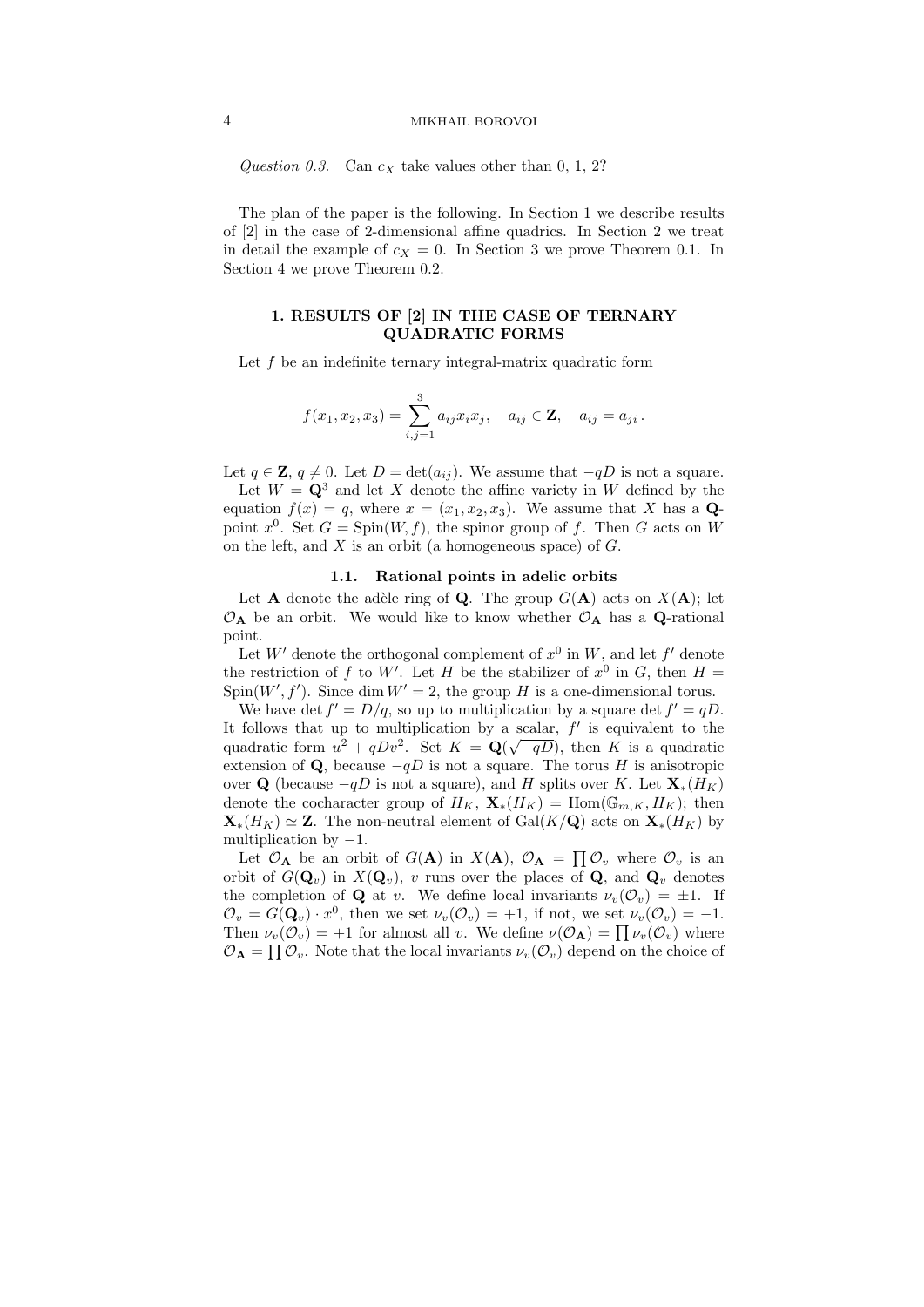the rational point  $x^0 \in X(\mathbf{Q})$ ; one can prove, however, that their product  $\nu(\mathcal{O}_A)$  does not depend on  $x^0$ .

Let  $x \in X(\mathbf{A})$ . We set  $\nu(x) = \nu(G(\mathbf{A}) \cdot x)$ . Then  $\nu(x)$  takes values  $\pm 1$ ; it is a locally constant function on  $X(A)$ , because the orbits of  $G(A)$  are open in  $X(\mathbf{A})$ .

For  $x \in X(A)$  define  $\delta(x) = \nu(x) + 1$ . In other words, if  $\nu(x) = -1$  then  $\delta(x) = 0$ , and if  $\nu(x) = +1$  then  $\delta(x) = 2$ . Then  $\delta$  is a locally constant function on  $X(\mathbf{A})$ .

THEOREM 1.1. An orbit  $\mathcal{O}_A$  of  $G(A)$  in  $X(A)$  has a **Q**-rational point if and only if  $\nu(\mathcal{O}_A) = +1$ .

Below we will deduce Theorem 1.1 from [2], Thm. 3.6.

### 1.2. Proof of Theorem 1.1

For a torus  $T$  over a field  $k$  of characteristic 0 we define a finite abelian group  $C(T)$  as follows:

$$
C(T) = (\mathbf{X}_{*}(T_{\bar{k}})_{\text{Gal}(\bar{k}/k)})_{\text{tors}}
$$

where  $\bar{k}$  is a fixed algebraic closure of k,  $\mathbf{X}_*(T_{\bar{k}})_{\text{Gal}(\bar{k}/k)}$  denotes the group of coinvariants, and  $(\cdot)_{\text{tors}}$  denotes the torsion subgroup. If k is a number field and  $k_v$  is the completion of k at a place v, then we define  $C_v(T) = C(T_{k_v})$ . There is a canonical map  $i_v: C_v(T) \to C(T)$  induced by an inclusion  $Gal(\bar{k}_v/k_v) \rightarrow Gal(\bar{k}/k)$ . These definitions were given for connected reductive groups (not only for tori) by Kottwitz [10], see also [2], 3.4. Kottwitz writes  $A(T)$  instead of  $C(T)$ .

We compute  $C(H)$  for our one-dimensional torus H over Q. Clearly

$$
C(H) = (\mathbf{X}_{*}(H_{K})_{\mathrm{Gal}(K/\mathbf{Q})})_{\mathrm{tors}} = \mathbf{Z}/2\mathbf{Z}.
$$

We have  $C_v(H) = 1$  if  $K \otimes \mathbf{Q}_v$  splits, and  $C_v(H) \simeq \mathbf{Z}/2\mathbf{Z}$  if  $K \otimes \mathbf{Q}_v$  is a field. The map  $i_v$  is injective for any v.

We now define the local invariants  $\kappa_v(\mathcal{O}_v)$  as in [2], where  $\mathcal{O}_v$  is an orbit of  $G(\mathbf{Q}_v)$  in  $X(\mathbf{Q}_v)$ . The set of orbits of  $G(\mathbf{Q}_v)$  in  $X(\mathbf{Q}_v)$  is in canonical bijection with  $\ker[H^1(\mathbf{Q}_v, H) \to H^1(\mathbf{Q}_v, G)]$ , cf. [13], I-5.4, Cor. 1 of Prop. 36. Hence  $\mathcal{O}_v$  defines a cohomology class  $\xi_v \in H^1(\mathbf{Q}_v, H)$ . The local Tate–Nakayama duality for tori defines a canonical homomorphism  $\beta_v: H^1(\mathbf{Q}_v, H) \to C_v(H)$ , see Kottwitz [10], Thm. 1.2. (Kottwitz defines the map  $\beta_v$  in a more general setting, when H is any connected reductive group over a number field.) The homomorphism  $\beta_v$  is an isomorphism for any v. We set  $\kappa_v(\mathcal{O}_v) = \beta_v(\xi_v)$ . Note that if  $\mathcal{O}_v = G(\mathbf{Q}_v) \cdot x^0$ , then  $\xi_v = 0$ and  $\kappa_v(\mathcal{O}_v) = 0$ ; if  $\mathcal{O}_v \neq G(\mathbf{Q}_v) \cdot x^0$ , then  $\xi_v \neq 0$  and  $\kappa_v(\mathcal{O}_v) = 1$ .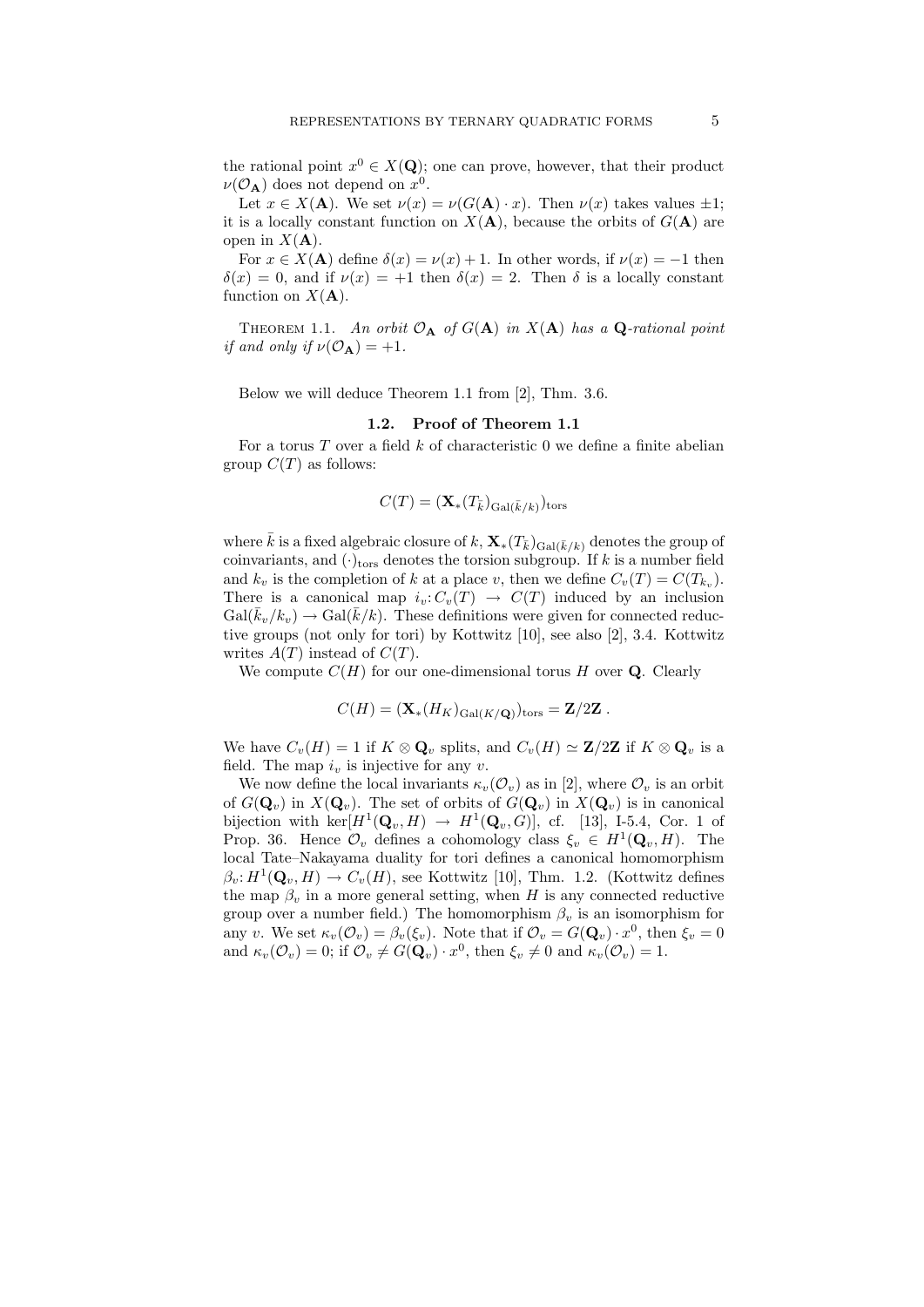## 6 MIKHAIL BOROVOI

We define the Kottwitz invariant  $\kappa(\mathcal{O}_A)$  of an orbit  $\mathcal{O}_A = \prod \mathcal{O}_v$  of  $G(\mathbf{A})$  in  $X(\mathbf{A})$  by  $\kappa(\mathcal{O}_{\mathbf{A}}) = \sum_{v} i_v(\kappa_v(\mathcal{O}_v))$ . We identify  $C(H)$  with  $\mathbf{Z}/2\mathbf{Z}$ ,  $\sum \kappa_v(\mathcal{O}_v).$ and  $C_v(H)$  with a subgroup of **Z**/2**Z**. With this identifications  $\kappa(\mathcal{O}_A)$  =

We prefer the multiplicative rather than additive notation. Instead of **Z/2Z** we consider the group  $\{+1, -1\}$ , and set

$$
\nu_v(\mathcal{O}_v) = (-1)^{\kappa_v(\mathcal{O}_v)}, \ \nu(\mathcal{O}_A) = (-1)^{\kappa(\mathcal{O}_A)}.
$$

Here  $\nu_v(\mathcal{O}_v)$  and  $\nu(\mathcal{O}_A)$  take the values  $\pm 1$ . We have  $\nu(\mathcal{O}_A) = \prod \nu_v(\mathcal{O}_v)$ . Since  $\kappa_v(\mathcal{O}_v) = 0$  if and only if  $\mathcal{O}_v = G(\mathbf{Q}_v) \cdot x^0$ , we see that  $\nu_v(\mathcal{O}_v) = +1$ if and only if  $\mathcal{O}_v = G(\mathbf{Q}_v) \cdot x^0$ . Hence our  $\nu_v(\mathcal{O}_v)$  and  $\nu(\mathcal{O}_\mathbf{A})$  coincide with  $\nu_v(\mathcal{O}_v)$  and  $\nu(\mathcal{O}_A)$ , resp., introduced in Subsection 1.1.

By Thm. 3.6 of [2] an adelic orbit  $\mathcal{O}_A$  contains **Q**-rational points if and only if  $\kappa(\mathcal{O}_A) = 0$ . With our multiplicative notation  $\kappa(\mathcal{O}_A) = 0$  if and only if  $\nu(\mathcal{O}_A) = +1$ . Thus  $\mathcal{O}_A$  contains **Q**-points if and only if  $\nu(\mathcal{O}_A) = +1$ . We have deduced Thm. 1.1 from [2], Thm. 3.6.

## 1.3. Tamagawa measure

We define a gauge form on X, i.e. a regular differential form  $\omega \in \Lambda^2(X)$ without zeroes. Recall that X is defined by the equation  $f(x) = q$ . Choose a differential form  $\mu$  of degree 2 on W such that  $\mu \wedge df = dx_1 \wedge dx_2 \wedge dx_3$  $dx_3$ , where  $x_1, x_2, x_3$  are the coordinates in  $W = \mathbf{Q}^3$ . Let  $\omega = \mu|_X$ , the restriction of  $\mu$  to X. Then  $\omega$  is a gauge form on X, cf. [2], 1.3, and it does not depend on the choice of  $\mu$ . The gauge form  $\omega$  is G-invariant, because there exists a G-invariant gauge form on  $X$ , cf. [2], 1.4, and a gauge form on  $X$  is unique up to a scalar multiple, cf. [2], Cor. 1.5.4.

For any place v of **Q** one associates with  $\omega$  a local measure  $m_v$  on  $X(\mathbf{Q}_v)$ , cf. [14], 2.2. We show how to define a Tamagawa measure on  $X(\mathbf{A})$ , following [2], 1.6.2.

We have by [2], 1.8.1,  $\mu_p(X) = m_p(X(\mathbf{Z}_p))$ , where  $\mu_p(X)$  is defined in the Introduction. By [14], Thm. 2.2.5, for almost all p we have  $m_p(X(\mathbf{Z}_p)) =$  $\#X(\mathbf{F}_p).$ 

We compute  $\#X(\mathbf{F}_p)$ . The group  $\mathrm{SO}(f)(\mathbf{F}_p)$  acts on  $X(\mathbf{F}_p)$  with stabilizer  $\mathrm{SO}(f')(\mathbf{F}_p)$ , where  $\mathrm{SO}(f')(\mathbf{F}_p)$  is defined for almost all p. This action is transitive by Witt's theorem. Thus we obtain that  $#X(\mathbf{F}_p) =$  $\#SO(f)(\mathbf{F}_p)/\#SO(f')(\mathbf{F}_p)$ . By [1], III-6,

$$
#SO(f)(\mathbf{F}_p) = p(p^2 - 1), \quad #SO(f')(\mathbf{F}_p) = p - \chi(p),
$$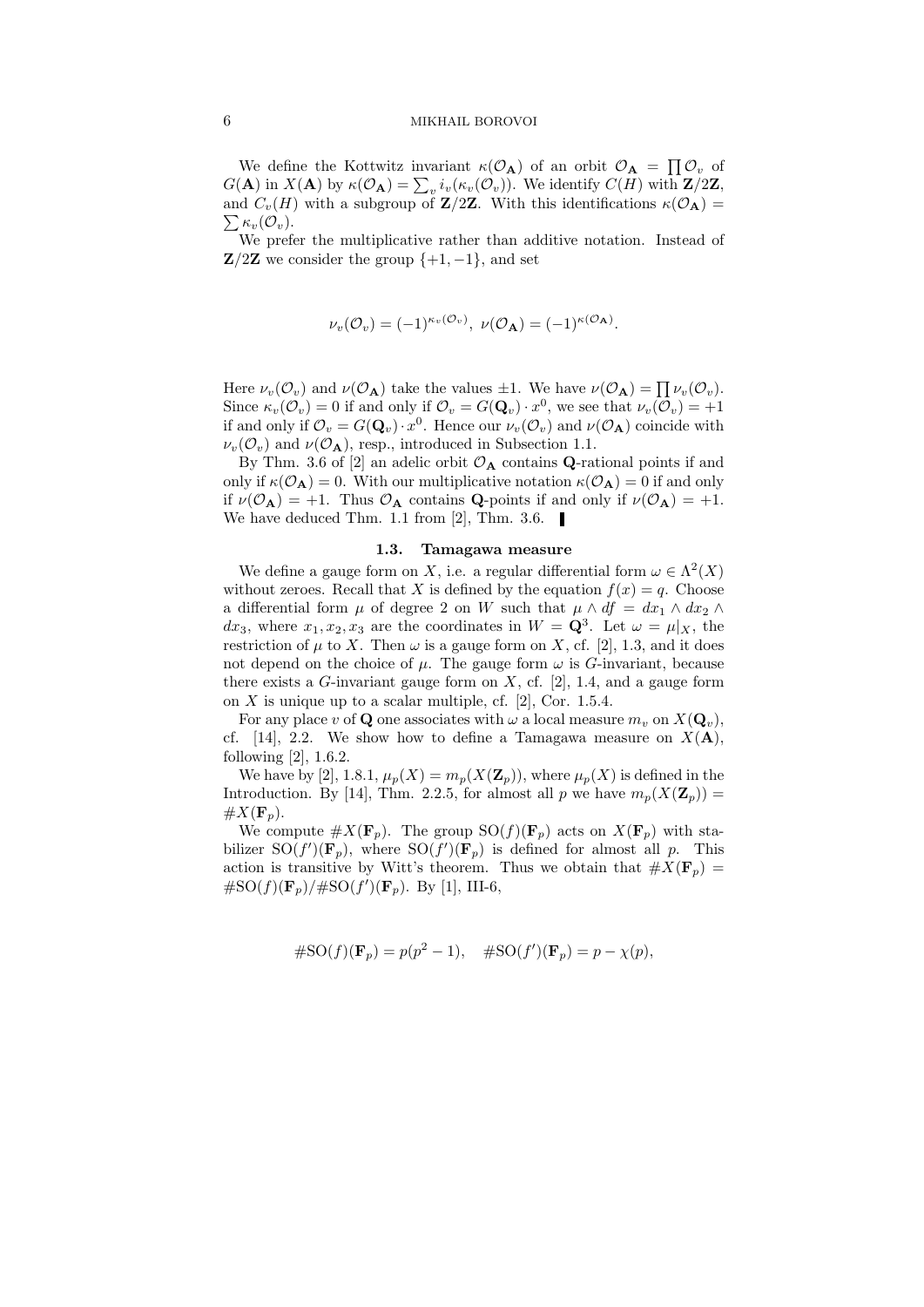where  $\chi(p) = -1$  if f' mod p does not represent 0, and  $\chi(p) = +1$  if f' mod p represents 0. We have  $\chi(p) = \frac{-qD}{p}$ p ). We obtain for  $p \nmid qD$ 

$$
#X(\mathbf{F}_p) = \frac{p(p^2 - 1)}{p - \chi(p)}, \quad \mu_p(X) = \frac{\#X(\mathbf{F}_p)}{p^2} = \frac{1 - 1/p^2}{1 - \chi(p)/p}.
$$

For  $p|qD$  set  $\chi(p) = 0$ . We define

$$
L_p(s, \chi) = (1 - \chi(p)p^{-s})^{-1}, \quad L(s, \chi) = \prod_p L_p(s, \chi)
$$

where  $s$  is a complex variable. We set

$$
\lambda_p = L_p(1, \chi)^{-1} = 1 - \frac{\chi(p)}{p}, \quad r = L(1, \chi)^{-1}.
$$

Then the product  $\prod_p (\lambda_p^{-1} \mu_p)$  converges absolutely, hence the family  $(\lambda_p)$ is a family of convergence factors in the sense of [14], 2.3. We define, as in  $[2]$ , 1.6.2, the measures

$$
m_f = r^{-1} \prod_p (\lambda_p^{-1} m_p), \quad m = m_\infty m_f ,
$$

then  $m_f$  is a measure on  $X(\mathbf{A}_f)$  (where  $\mathbf{A}_f$  is the ring of finite adèles) and m is a measure on  $X(\mathbf{A})$ . We call m the Tamagawa measure on  $X(\mathbf{A})$ .

## 1.4. Counting integer points

For  $T > 0$  set  $X(\mathbf{R})^T = \{x \in X(\mathbf{R}) : |x| \le T\}.$ 

THEOREM 1.2.

$$
N(T, X) \sim \int_{X(\mathbf{R})^T \times X(\hat{\mathbf{Z}})} \delta(x) dm.
$$

In other words,

$$
N(T, X) \sim 2m(\lbrace x \in X(\mathbf{R})^T \times X(\hat{\mathbf{Z}}) : \nu(x) = +1 \rbrace).
$$
 (1)

Theorem 1.2 follows from [2], Thm. 5.3 (cf. [2], 6.4 and [2], Def. 2.3). For comparison note that

$$
m(X(\mathbf{R})^T \times X(\hat{\mathbf{Z}})) = m_{\infty}(X(\mathbf{R})^T) m_f(X(\hat{\mathbf{Z}})) = \mu_{\infty}(T, X) \mathfrak{S}(X), \tag{2}
$$

cf. [2], 1.8.

The following lemma will be used in the proof of Theorem 0.1.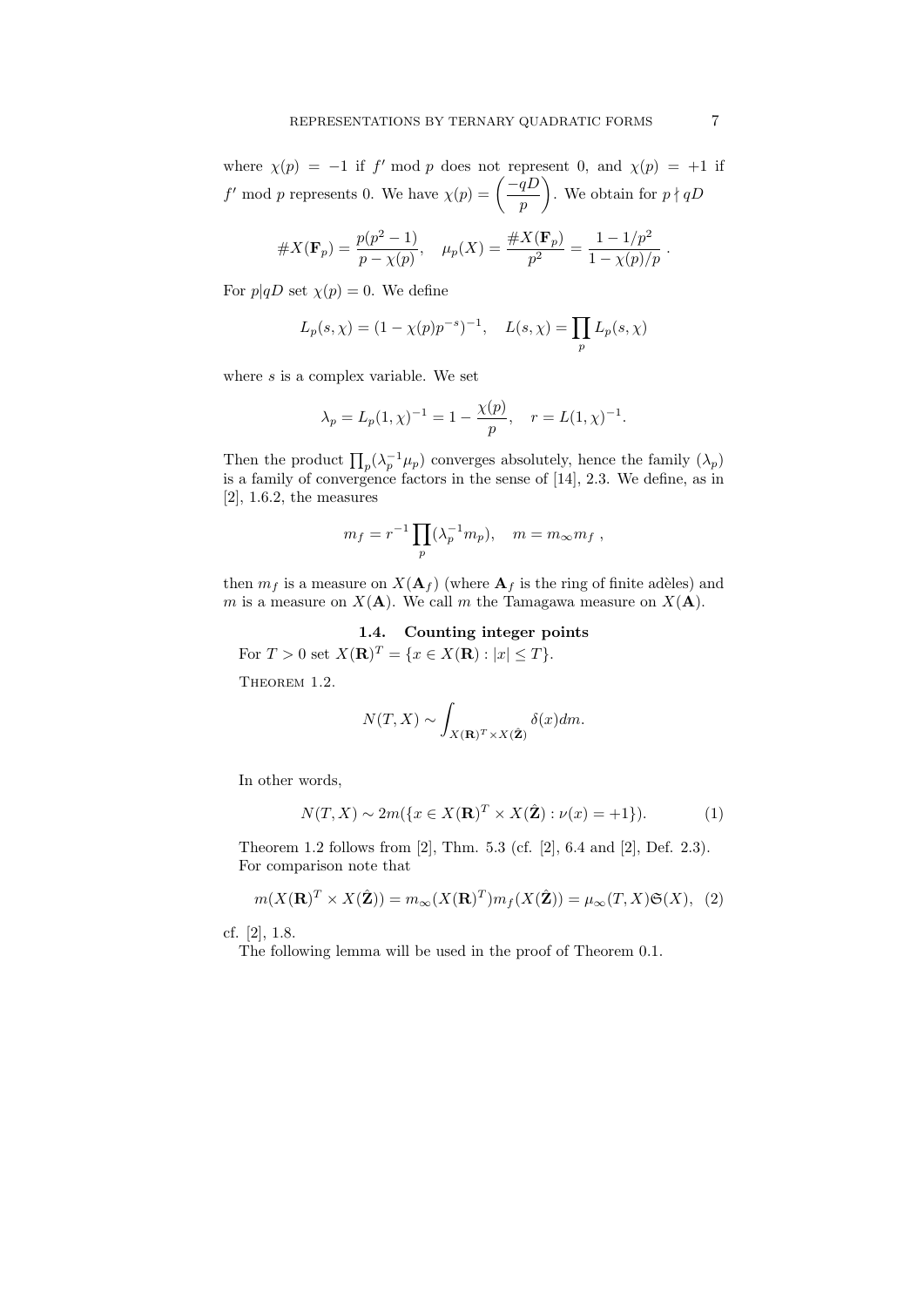LEMMA 1.3. Assume that there exists  $y \in X(\mathbf{R} \times \hat{\mathbf{Z}})$  such that  $\nu(y) =$ +1. Then the set  $X(\mathbf{Z})$  is infinite.

*Proof.* Since  $\nu$  is a locally constant function on  $X(A)$ , there exists a nonempty open subset  $\mathcal{U}_f \in X(\hat{\mathbf{Z}})$  and an orbit  $\mathcal{U}_{\infty}$  of  $G(\mathbf{R})$  in  $X(\mathbf{R})$  such that  $\nu(x) = +1$  for all  $x \in \mathcal{U}_{\infty} \times \mathcal{U}_{f}$ . Set  $\mathcal{U}_{\infty}^{T} = \{x \in \mathcal{U}_{\infty} : |x| \leq T\}$ , then  $m_{\infty}(\mathcal{U}_{\infty}^T) \to \infty$  as  $T \to \infty$ . We have

$$
\int_{X(\mathbf{R})^T \times X(\hat{\mathbf{Z}})} \delta(x) dm \ge \int_{\mathcal{U}_{\infty}^T \times \mathcal{U}_f} \delta(x) dm = 2m_{\infty}(\mathcal{U}_{\infty}^T)m_f(\mathcal{U}_f).
$$

Since  $2m_{\infty}(\mathcal{U}_{\infty}^T)m_f(\mathcal{U}_f) \to \infty$  as  $T \to \infty$ , we see that

$$
\int_{X(\mathbf{R})^T \times X(\hat{\mathbf{Z}})} \delta(x) dm \to \infty \text{ as } T \to \infty,
$$

and by Theorem 1.2  $N(T, X) \to \infty$ . Hence  $X(\mathbf{Z})$  is infinite.

### 1.5. The constant  $c_X$

Here we prove the following result:

PROPOSITION 1.4.

$$
N(T, X) \sim c_X \mathfrak{S}(X) \mu_\infty(T, X) \text{ as } T \to \infty
$$

with some constant  $c_X$ ,  $0 \leq c_X \leq 2$ .

*Proof.* If  $X(\mathbf{R})$  has two connected components, then by Theorem 0.2 (which we will prove in Sect. 4 below),  $N(T, X) \sim \mathfrak{S}(X) \mu_{\infty}(T, X)$ , so the proposition holds with  $c_X = 1$ .

If  $X(\mathbf{R})$  has one connected component, then  $X(\mathbf{R})$  consists of one  $G(\mathbf{R})$ orbit and  $\nu_{\infty}(X(\mathbf{R})) = +1$ . For an orbit  $\mathcal{O}_f = \prod \mathcal{O}_p$  of  $G(\mathbf{A}_f)$  in  $X(\mathbf{A}_f)$ we set  $\nu_f(\mathcal{O}_f) = \prod_p \nu_p(\mathcal{O}_p)$ . We regard  $\nu_f$  as a locally constant function on  $X(\mathbf{A}_f)$  taking the values  $\pm 1$ . Define  $X(\hat{\mathbf{Z}})_+ = \{x_f \in X(\hat{\mathbf{Z}}): \nu_f(x_f) = +1\}.$ We have

$$
\int_{X(\mathbf{R})^T \times X(\hat{\mathbf{Z}})} \delta(x) dm = 2m_{\infty}(X(\mathbf{R})^T) m_f(X(\hat{\mathbf{Z}})_+).
$$

Set  $c_X = 2m_f(X(\hat{\mathbf{Z}})_+)/m_f(X(\hat{\mathbf{Z}}))$ , then  $0 \leq c_X \leq 2$  and

$$
\int_{X(\mathbf{R})^T \times X(\hat{\mathbf{Z}})} \delta(x) dm = c_X m_{\infty}(X(\mathbf{R})^T) m_f(X(\hat{\mathbf{Z}})) = c_X \mu_{\infty}(T, X) \mathfrak{S}(X).
$$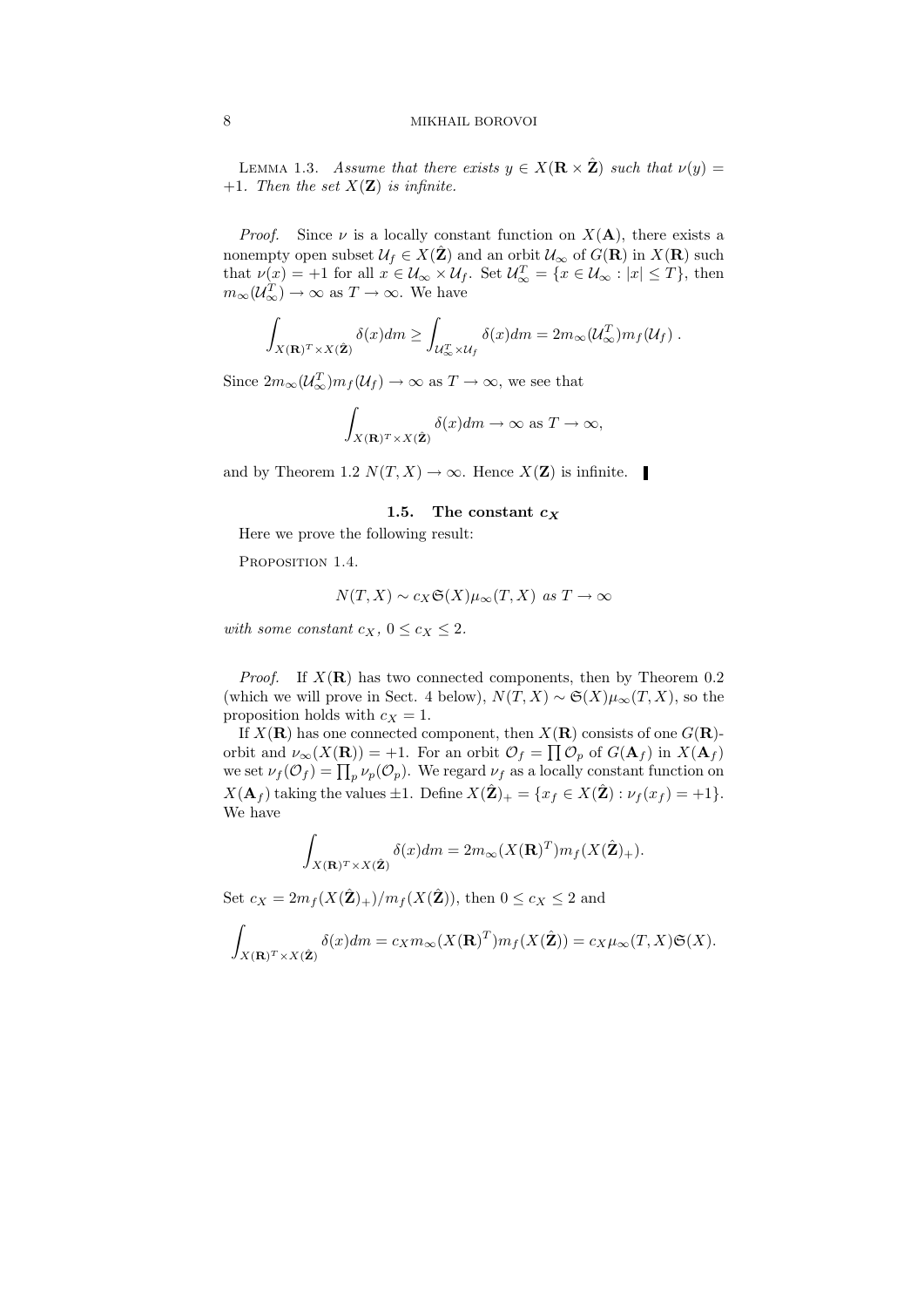Using Theorem 1.2, we see that

$$
N(T, X) \sim c_X \mu_{\infty}(T, X) \mathfrak{S}(X)
$$
 as  $T \to \infty$ .

 $\blacksquare$ 

## 2. AN EXAMPLE OF  $c_X = 0$

Let

$$
f_1(x_1, x_2, x_3) = -9x_1^2 + 2x_1x_2 + 7x_2^2 + 2x_3^2, \ q = 1.
$$

This example was mentioned in [2], 6.4.1. Here we provide a detailed exposition.

Consider the variety X defined by the equation  $f_1(x) = q$ . We have  $f_1(-\frac{1}{2},\frac{1}{2},1) = 1$ . It follows that  $f_1$  represents 1 over **R** and over **Z**<sub>p</sub> for  $p > 2$ .

We have  $f_1(4, 1, 1) = -127 \equiv 1 \pmod{2^7}$ . We prove that  $f_1$  represents 1 over  $\mathbf{Z}_2$ . Define a polynomial of one variable  $F(Y) = f_1(4, 1, Y) - 1$ ,  $F ∈$  $\mathbf{Z}_2[Y]$ . Then  $F(1) = -2^7$ ,  $|F(1)|_2 = 2^{-7}$ ,  $F'(Y) = 4Y$ ,  $|F'(1)|_2 = 2^{-4}$ ,  $|F(1)|_2 < |F'(1)|_2$ . By Hensel's lemma (cf. [11], II-§2, Prop. 2) F has a root in  $\mathbf{Z}_2$ . Thus  $f_1$  represents 1 over  $\mathbf{Z}_2$ .

Now we prove that  $f_1$  does not represent 1 over **Z**. I know the following elementary proof from D. Zagier.

We prove the assertion by contradiction. Assume on the contrary that

$$
-9x_1^2 + 2x_1x_2 + 7x_2^2 + 2x_3^2 = 1
$$
 for some  $x_1, x_2, x_3 \in \mathbf{Z}$ .

We may write this equation as follows:

$$
2x_3^2 - 1 = (x_1 - x_2)^2 + 8(x_1 - x_2)(x_1 + x_2).
$$

The left hand side is odd, hence  $x_1 - x_2$  is odd and therefore  $x_1 + x_2$  is odd. We have  $(x_1 - x_2)^2 \equiv 1 \pmod{8}$ . Hence the right hand side is congruent to 1 (mod 8). We see that  $x_3$  is odd, hence  $2x_3^2 - 1 \equiv 1 \pmod{16}$ . But

$$
8(x_1 - x_2)(x_1 + x_2) \equiv 8 \pmod{16}.
$$

It follows that

$$
(x_1 - x_2)^2 \equiv 9 \pmod{16}
$$
  
 $x_1 - x_2 \equiv \pm 3 \pmod{8}.$ 

Therefore  $x_1 - x_2$  must have a prime factor  $p \equiv \pm 3 \pmod{8}$ . Hence  $2x_3^2 - 1$  has a prime factor  $p \equiv \pm 3 \pmod{8}$ . On the other hand, if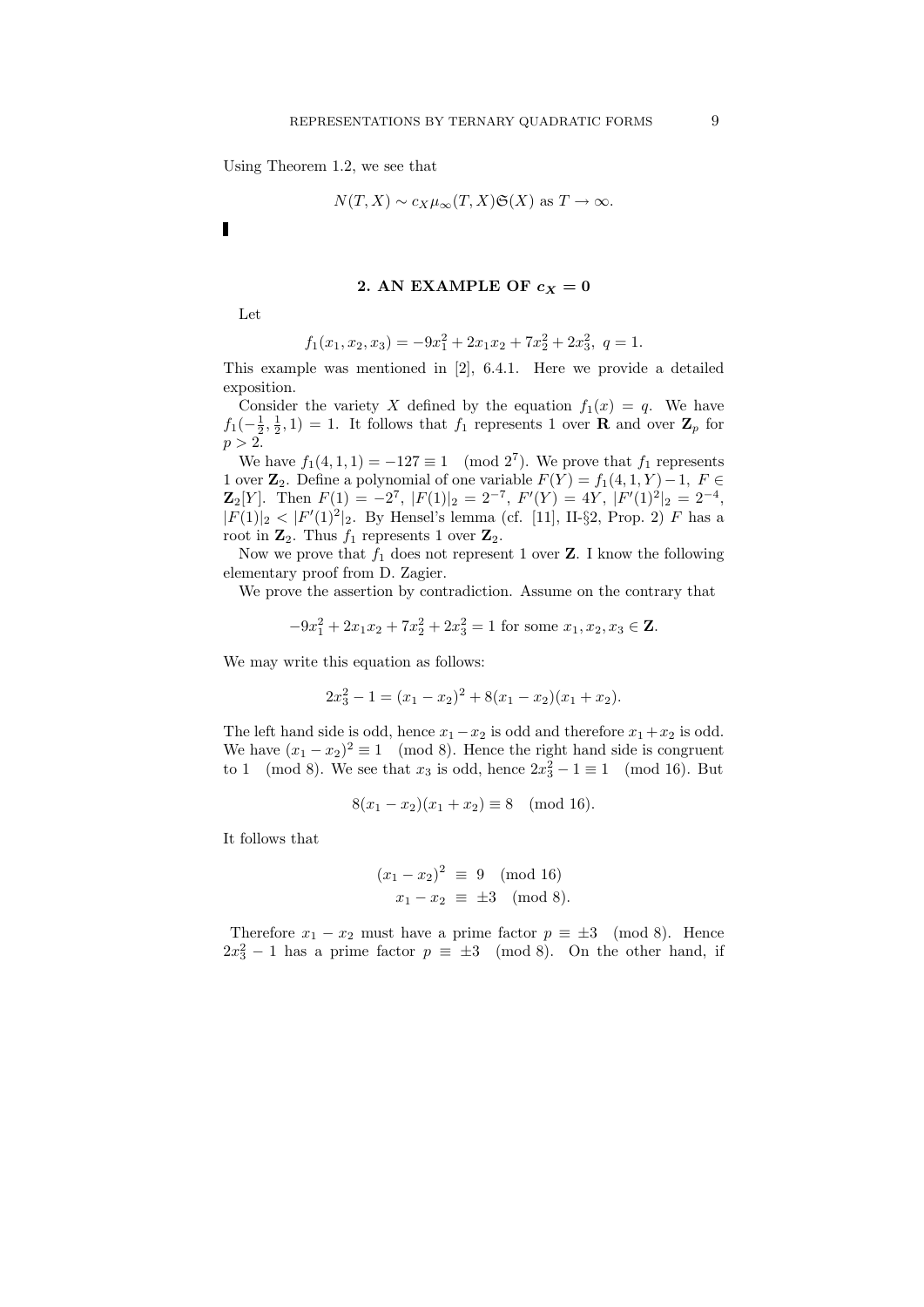$p|(2x_3^2-1)$ , then

$$
2x_3^2 \equiv 1 \pmod{p}
$$

and 2 is a square modulo  $p, \ \left( \frac{2}{n} \right)$ p  $= 1$ . By the quadratic reciprocity law  $p \equiv \pm 1 \pmod{8}$ . Contradiction. We have proved that  $f_1$  does not represent 1 over **Z**, hence  $N(T, X) = 0$  for all T.

On the other hand,

$$
\mathfrak{S}(X)\mu_{\infty}(T, X) = m_f(X(\hat{\mathbf{Z}}))m_{\infty}(X(\mathbf{R})^T).
$$

Since  $X(\hat{\mathbf{Z}})$  is a nonempty open subset in  $X(\mathbf{A}_f), m_f (X(\hat{\mathbf{Z}})) > 0$ . Now  $m_{\infty}(X(\mathbf{R})^T) \to \infty$  as  $T \to \infty$ . Hence  $\mathfrak{S}(X)\mu_{\infty}(T, X) \to \infty$  as  $T \to \infty$ , and thus  $c_X = 0$ .

## 3. PROOF OF THEOREM 0.1

LEMMA 3.1. Let  $k$  be a field of characteristic different from 2, and let  $V$  be a finite-dimensional vector space over  $k$ . Let  $f$  be a non-degenerate quadratic form on V. Let  $u \in GL(V)(k)$ ,  $f' = u^*f$ . Then the map  $y \mapsto$  $uy: V \to V$  takes the orbits of  $\text{Spin}(f)(k)$  in V to the orbits of  $\text{Spin}(f')(k)$ .

*Proof.* Let  $x \in V$ ,  $f(x) \neq 0$ . The reflection (symmetry)  $r_x = r_{f.x}: V \rightarrow$ V is defined by

$$
r_x(y) = y - \frac{2B(x, y)}{f(x)}x, \quad y \in V,
$$

where  $B$  is the symmetric bilinear form on  $V$  associated with  $f$ . Every  $s \in SO(f)(k)$  can be written as

$$
s = r_{x_1} \cdots r_{x_l} \tag{3}
$$

cf. [12], Thm. 43:3. The spinor norm  $\theta(s)$  of s is defined by

$$
\theta(s) = f(x_1) \cdots f(x_l) \pmod{k^{*2}} \in k^*/k^{*2}
$$

and it does not depend on the choice of the representation given by (3), cf. [12], §55. Let  $\Theta(f)$  denote the image of  $\text{Spin}(f)(k)$  in  $\text{SO}(f)(k)$ . Then  $s \in SO(f)(k)$  is contained in  $\Theta(f)$  if and only if  $\theta(s) = 1$ , cf. [13], III-3.2 or [3], Ch. 10, Thm. 3.3.

Now let  $u, f'$  be as above. Then  $r_{f',ux} = ur_{f,x}u^{-1}$ ,  $f'(ux) = f(x)$ , and so  $\theta_{f'}(usu^{-1}) = \theta_f(s)$ . We conclude that  $u\Theta(f)u^{-1} = \Theta(f')$  and that the map  $y \mapsto uy$  takes the orbits of  $\Theta(f)$  in V to the orbits of  $\Theta(f')$ .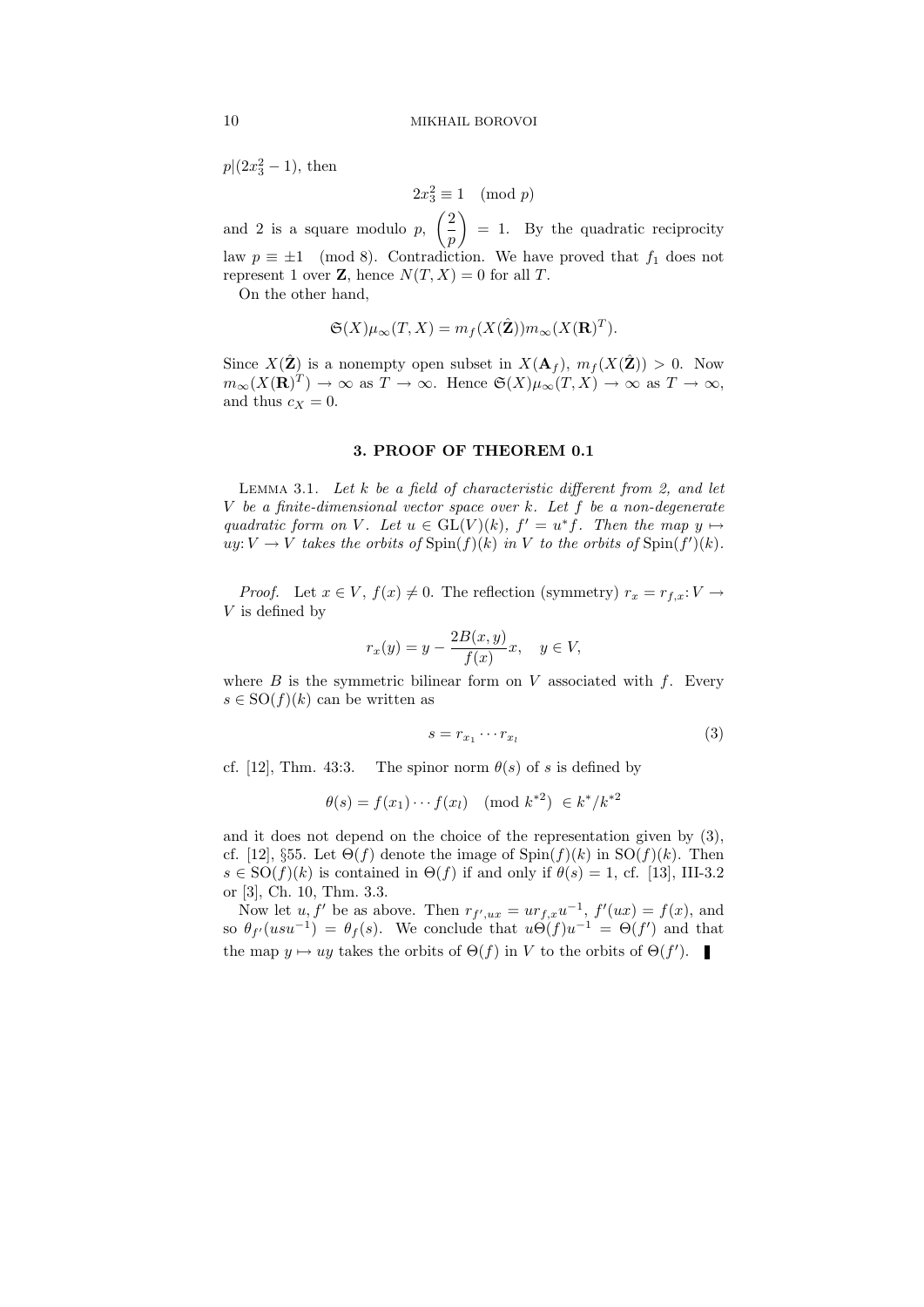Let  $f, f'$  be integral-matrix quadratic forms on  $\mathbb{Z}^n$  and assume that  $f'$ is in the genus of f. Then there exists  $u \in GL_n(\mathbf{R} \times \hat{\mathbf{Z}})$  such that  $f'(x) =$  $f(u^{-1}x)$  for  $x \in \mathbf{A}^n$ . Let  $q \in \mathbf{Z}$ ,  $q \neq 0$ . Let X denote the affine quadric  $f(x) = q$ , and X' denote the quadric  $f'(x) = q$ .

LEMMA 3.2. The map  $x \mapsto ux: \mathbf{A}^n \to \mathbf{A}^n$  takes  $X(\mathbf{R}\times \hat{\mathbf{Z}})$  to  $X'(\mathbf{R}\times \hat{\mathbf{Z}})$ and takes orbits of  $\text{Spin}(f)(\mathbf{A})$  in  $X(\mathbf{A})$  to orbits of  $\text{Spin}(f')(\mathbf{A})$  in  $X'(\mathbf{A})$ .

*Proof.* Let A denote the matrix of f, and A' denote the matrix of  $f'$ . We have

$$
(u^{-1})^t A u^{-1} = A', \qquad A = u^t A' u .
$$

The variety X is defined by the equation  $x^t A x = q$ , and X' is defined by  $x^t A'x = q$ . One can easily check that the map  $x \mapsto ux$  takes  $X(\mathbf{R} \times \hat{\mathbf{Z}})$  to  $X'(\mathbf{R} \times \hat{\mathbf{Z}})$  and  $X(\mathbf{A})$  to  $X'(\mathbf{A})$ .

In order to prove that the map  $x \mapsto ux: X(\mathbf{A}) \to X'(\mathbf{A})$  takes the orbits of  $\text{Spin}(f)(\mathbf{A})$  to the orbits of  $\text{Spin}(f')(\mathbf{A})$ , it suffices to prove that the map  $x \mapsto u_v x: X(\mathbf{Q}_v) \to X'(\mathbf{Q}_v)$  takes the orbits of  $\text{Spin}(f)(\mathbf{Q}_v)$  to the orbits of  $\text{Spin}(f')(\mathbf{Q}_v)$  for every v, where  $u_v$  is the v-component of u. This last assertion follows from Lemma 3.1.

PROPOSITION 3.3. Let  $f'$  and  $q$  be as in Theorem 0.1, in particular  $f'$ represents q over  $\mathbf{Z}_v$  for any v (we set  $\mathbf{Z}_\infty = \mathbf{R}$ ), but not over  $\mathbf{Z}$ . Let  $X'$ be the quadric defined by  $f'(x) = q$ . Then  $X'(\mathbf{R} \times \hat{\mathbf{Z}})$  is contained in one orbit of  $\text{Spin}(f')(\mathbf{A})$ .

*Proof.* Set  $G' = Spin(f')$ . We prove that  $X'(\mathbf{Z}_v)$  is contained in one orbit of  $G'(\mathbf{Q}_v)$  for every v by contradiction. Assume on the contrary that for some v the set  $X'(\mathbf{Z}_v)$  has nontrivial intersection with two orbits of  $G'(\mathbf{Q}_v)$ . Then  $\nu_v$  takes both values +1 and -1 on  $X'(\mathbf{Z}_v)$ . It follows that  $\nu$  takes both values +1 and -1 on  $X'(\mathbf{R}\times\hat{\mathbf{Z}})$ . Hence by Lemma 1.3  $X'$  has infinitely many  $Z$ -points. This contradicts to the assumption that  $f'$  does not represent q over **Z**.  $\blacksquare$ 

Proof of Theorem 0.1. Let  $u \in GL_3(\mathbf{R} \times \hat{\mathbf{Z}})$  be such that  $f'(x) =$  $f(u^{-1}x)$ . Let X, X' be as above, in particular X' has no Z-points. By Prop. 3.3  $X'(\mathbf{R} \times \hat{\mathbf{Z}})$  is contained in one orbit of  $\text{Spin}(f')(\mathbf{A})$ . It follows from Lemma 3.2 that  $X(\mathbf{R} \times \hat{\mathbf{Z}})$  is contained in one orbit of Spin(f)(A). Since f represents q over **Z**, this orbit has **Q**-rational points, and  $\nu$  equals +1 on  $X(\mathbf{R} \times \hat{\mathbf{Z}})$ . Thus  $\delta$  equals 2 on  $X(\mathbf{R} \times \hat{\mathbf{Z}})$ , and by Formulas (1) and (2) of Subsection 1.4  $N(T, X) \sim 2\mathfrak{S}(X)\mu_{\infty}(T, X)$ . ■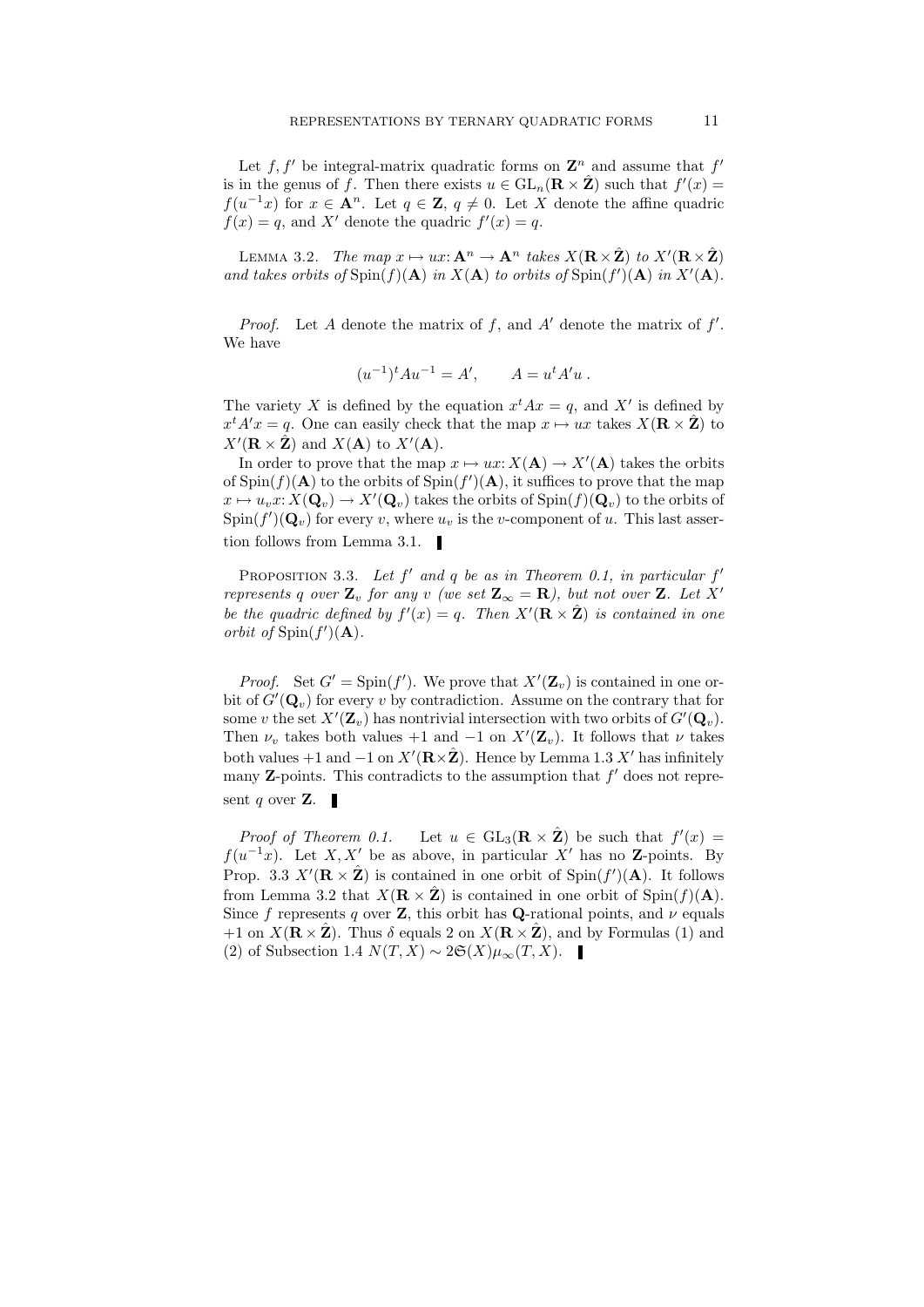## 4. PROOF OF THEOREM 0.2

We prove Theorem 0.2. We define an involution  $\tau_{\infty}$  of  $X(\mathbf{R})$  by  $\tau_{\infty}(x) =$  $-x, x \in X(\mathbf{R}) \subset \mathbf{R}^3$ . Since  $f(x) = f(-x), \tau_{\infty}$  is well defined, i.e takes  $X(\mathbf{R})$  to itself. Since  $|-x|=|x|, \tau_{\infty}$  takes  $X(\mathbf{R})^T$  to itself. We define an involution  $\tau$  of  $X(\mathbf{A})$  by defining  $\tau$  as  $\tau_{\infty}$  on  $X(\mathbf{R})$  and as 1 on  $X(\mathbf{Q}_p)$  for all prime p. Then  $\tau$  respects the Tamagawa measure m on  $X(\mathbf{A})$ .

By assumption  $X(\mathbf{R})$  has two connected components. These are the two orbits of Spin(f)(R). The involution  $\tau_{\infty}$  of  $X(\mathbf{R})$  interchanges these two orbits. Thus we have

$$
\nu_{\infty}(\tau_{\infty}(x_{\infty})) = -\nu_{\infty}(x_{\infty}) \text{ for all } x_{\infty} \in X(\mathbf{R}) \tag{4}
$$

$$
\nu(\tau(x)) = -\nu(x) \text{ for all } x \in X(\mathbf{A}) \tag{5}
$$

Let  $X(\mathbf{R})_1$  and  $X(\mathbf{R})_2$  be the two connected components of  $X(\mathbf{R})$ . Set

$$
X(\mathbf{R})_1^T = X(\mathbf{R})_1 \cap X(\mathbf{R})^T, \quad X(\mathbf{R})_2^T = X(\mathbf{R})_2 \cap X(\mathbf{R})^T
$$

Then  $\tau$  interchanges  $X(\mathbf{R})_1^T \times X(\hat{\mathbf{Z}})$  and  $X(\mathbf{R})_2^T \times X(\hat{\mathbf{Z}})$ . From Formula (5) in this section we have

$$
\int_{X(\mathbf{R})_1^T \times X(\hat{\mathbf{Z}})} \nu(x) dm = - \int_{X(\mathbf{R})_2^T \times X(\hat{\mathbf{Z}})} \nu(x) dm,
$$

hence

$$
\int_{X(\mathbf{R})^T \times X(\hat{\mathbf{Z}})} \nu(x) dm = 0.
$$

Since  $\delta(x) = \nu(x) + 1$ , we obtain

$$
\int_{X(\mathbf{R})^T \times X(\hat{\mathbf{Z}})} \delta(x) dm = \int_{X(\mathbf{R})^T \times X(\hat{\mathbf{Z}})} dm = m(X(\mathbf{R})^T \times X(\hat{\mathbf{Z}})),
$$

and  $m(X(\mathbf{R})^T \times X(\hat{\mathbf{Z}})) = \mathfrak{S}(X)\mu_{\infty}(T, X)$ . By Theorem 1.2

$$
N(T, X) \sim \int_{X(\mathbf{R})^T \times X(\hat{\mathbf{Z}})} \delta(x) dm.
$$

Thus  $N(T, X) \sim \mathfrak{S}(X) \mu_{\infty}(T, X)$  as  $T \to \infty$ , i.e.  $c_X = 1$ .